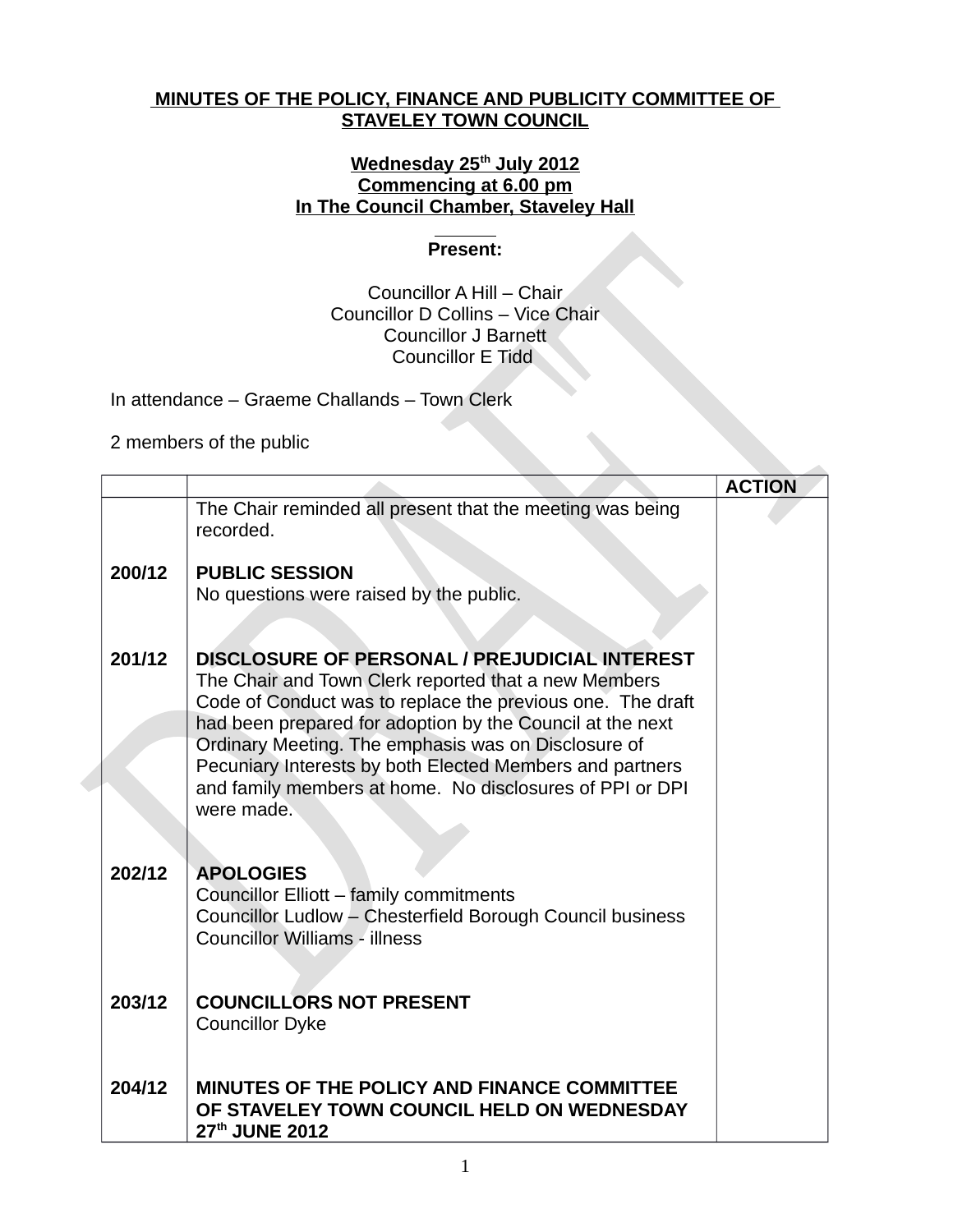|        | The Minutes of the Policy and Finance Committee of Staveley<br>Town Council held on 27 <sup>th</sup> June were approved.                                                                                                                          |  |
|--------|---------------------------------------------------------------------------------------------------------------------------------------------------------------------------------------------------------------------------------------------------|--|
| 205/12 | MATTERS ARISING FROM THE MINUTES OF THE POLICY<br>AND FINANCE COMMITTEE OF STAVELEY TOWN<br>COUNCIL HELD ON WEDNESDAY 27th JUNE 2012                                                                                                              |  |
|        | 152/12<br>Councillor A. Hill said he had not signed the Annual Return.<br>The Town Clerk said that the Annual Return had been signed<br>by Councillor Dyke as Chair of Staveley Town Council and<br>returned in a timely manner.                  |  |
| 206/12 | <b>FLAT</b><br>The Town Clerk informed Members he had received the<br>following questions from Councillor D. Collins.                                                                                                                             |  |
|        | Q1. Has anybody rented the flat?<br>Q2. When was the last tenant?<br>Q3. If the flat is not let by the next Policy Finance and<br>Publicity Committee Meeting can we get another estate agent<br>involved, have we had any feedback from Bothams? |  |
|        | The Town Clerk reported that the new tenant had moved in to<br>the flat at the weekend. The new Shorthold Assured Tenancy<br>was for the usual 6 month period and was for £600 per<br>calendar month and with a £600 bond.                        |  |
|        | He had met with the new tenant to welcome him. He was a<br>trainee teacher at a Bolsover School and would shortly be<br>joined by his partner who would be employed at Norbriggs<br>Primary School.                                               |  |
|        | The previous tenant had left at the end of February/beginning<br>of March 2012.                                                                                                                                                                   |  |
|        | The final question had been overtaken by events as the flat<br>was let.                                                                                                                                                                           |  |
| 207/12 | <b>FINANCIAL ISSUES</b><br>Whilst no questions had been submitted prior to the Meeting<br>the Town Clerk drew Members' attention to Detail Income and<br>Expenditure by Budget Heading dated 30 <sup>th</sup> June 2012.                          |  |
|        | - Most budgets showed around 25% of expenditure<br>committed as one would expect a quarter of the way through<br>the financial year.                                                                                                              |  |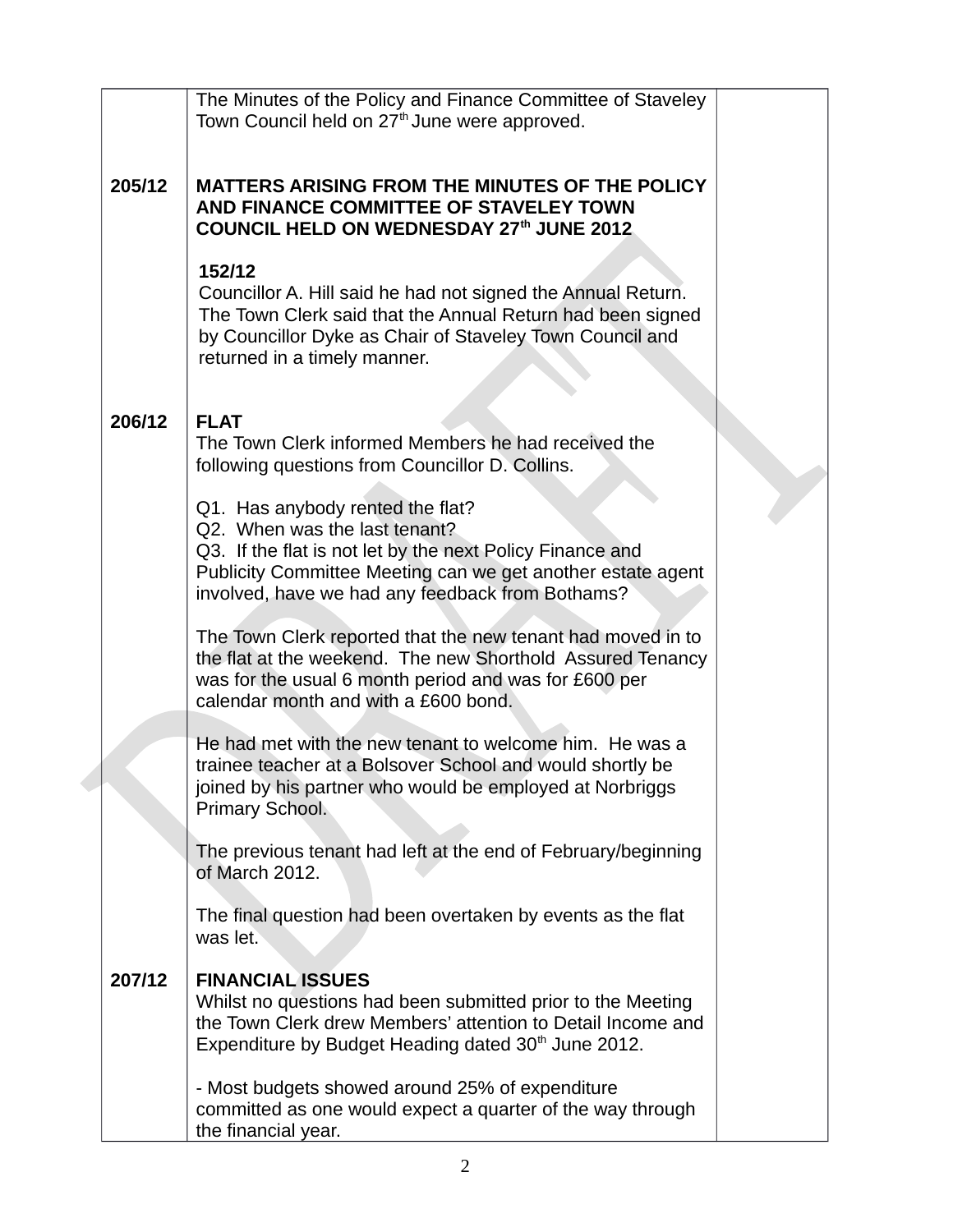|        | - An exception was the Rates bills which were fully paid but<br>less than budgeted for.<br>- Audit fees were in excess of the budget as bills had been<br>received for two years audit in the same year.<br>- Room hire fees for Staveley Hall were positive as none had<br>been budgeted for.<br>- Room hire fees for The Stables were 52.4% of the budgeted<br>amount rather than the expected 25%.<br>Generally speaking the finances were in a very healthy state.<br>Councillor D. Collins asked about the £1000 Grant to<br>Chesterfield Canal Partnership.<br>The money had been removed from the Section 137 heading<br>but did not appear elsewhere.<br>The Town Clerk promised to take this matter up with lan<br>Haddock. | <b>GC/ICH</b> |
|--------|--------------------------------------------------------------------------------------------------------------------------------------------------------------------------------------------------------------------------------------------------------------------------------------------------------------------------------------------------------------------------------------------------------------------------------------------------------------------------------------------------------------------------------------------------------------------------------------------------------------------------------------------------------------------------------------------------------------------------------------|---------------|
| 208/12 | <b>HEART OF STAVELEY PROJECT</b>                                                                                                                                                                                                                                                                                                                                                                                                                                                                                                                                                                                                                                                                                                     |               |
|        | The Town Clerk informed Members that he had received the<br>following questions from Councillor D. Collins.<br>Q1. Have we had any new news with regard the EU bid?<br>Q2. Why did Councillors not receive the borrowing approval<br>letter dated the 13 <sup>th</sup> March 2012 as it only allows the Council<br>a maximum of £375k and not the £750k as was reported and<br>also only allows the money to be spent on the Hall?<br>Q3. At what meeting did we agree to drawing down the<br>Public Works Loans Board money as I can only remember we<br>agreed to borrowing the money and we have one year to<br>draw the Public Works Loans Board money down according<br>to 3b of the approval letter?                           |               |
|        | The Town Clerk responded.                                                                                                                                                                                                                                                                                                                                                                                                                                                                                                                                                                                                                                                                                                            |               |
|        | The officer's recommendation regarding the EU bid<br>has gone to the Board under written procedures. I<br>anticipate a response next week although the amount<br>will be around £1 million not £1.3 million due to the<br>formula applied regarding the value of the portion<br>complex in 10 years' time.<br>He had reported to Members as soon as he had been<br>٠<br>notified of the Public Works Loans Board approval. He                                                                                                                                                                                                                                                                                                        |               |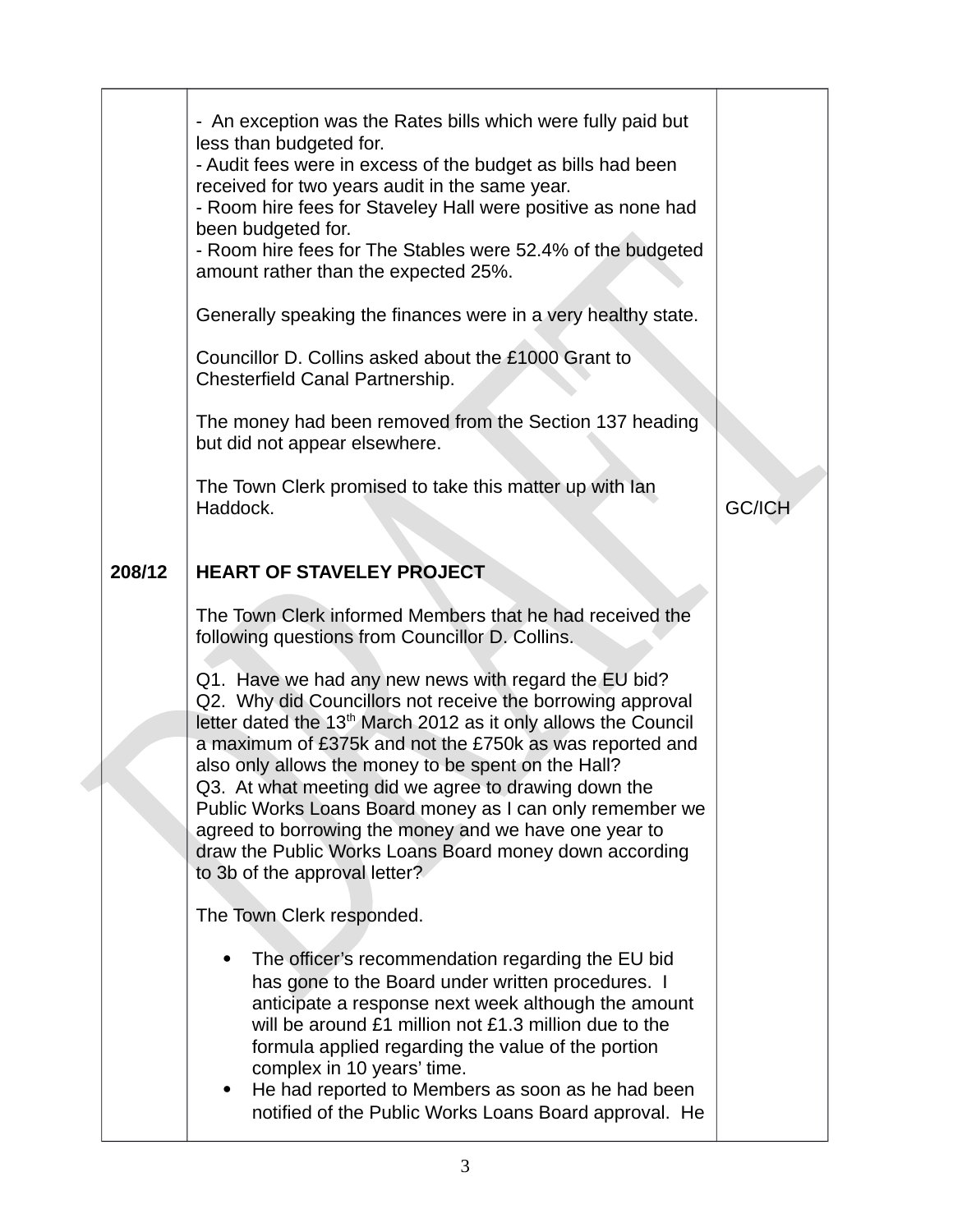had also reported he would drawn down the minimum necessary – it was still his intention to get as much external funding in as possible but the availability of £750,000 was necessary to obtain the match funding. The first tranche had been drawn down to refresh Staveley Town Council's accounts and the remaining amount will be placed in a separate account shortly as agreed. This will give a small amount of interest. The one year period is negotiable: he had discussed the issue with DCLG and PWLB officers to maximise the benefit to Staveley Town Council. On a related issue the Town Clerk reported that Repairs to stop water ingress from the roof above the chamber had been authorised as an urgent Health and Safety matter. The damage was to the lead flashing and would cost around £500 to repair. Dennis Glossop was asked to comment at this point as a member of staff of Staveley Town Council. He confirmed the Town Clerk's account: the lead flashing was at the end of its life and whilst this would be comprehensively addressed by the Heart of Staveley Project the current leak needed mending now. • The plumbing repairs following the leak in the cellar of Staveley Hall had cost c £850. The tree in the grounds of Staveley Hall which had recently shed a very large bough had proved to belong to Staveley Town Council not the Diocese of Derby as had been thought previously. The Town Clerk was very concerned over the condition of the tree and had contacted the Diocese. Their Tree Surgeon had concurred with his view and recommended its felling. He had contacted Steve Perry the Tree Officer of Chesterfield Borough Council who had acted with his usual promptness. Permission to fell the tree had been emailed immediately following an inspection together with an ornamental apple tree that was dead. An order to carry out the felling was to be given urgently to a local business. A question had been asked by Councillors A. Hill and Elliott on the May Payments List at the last Ordinary Meeting.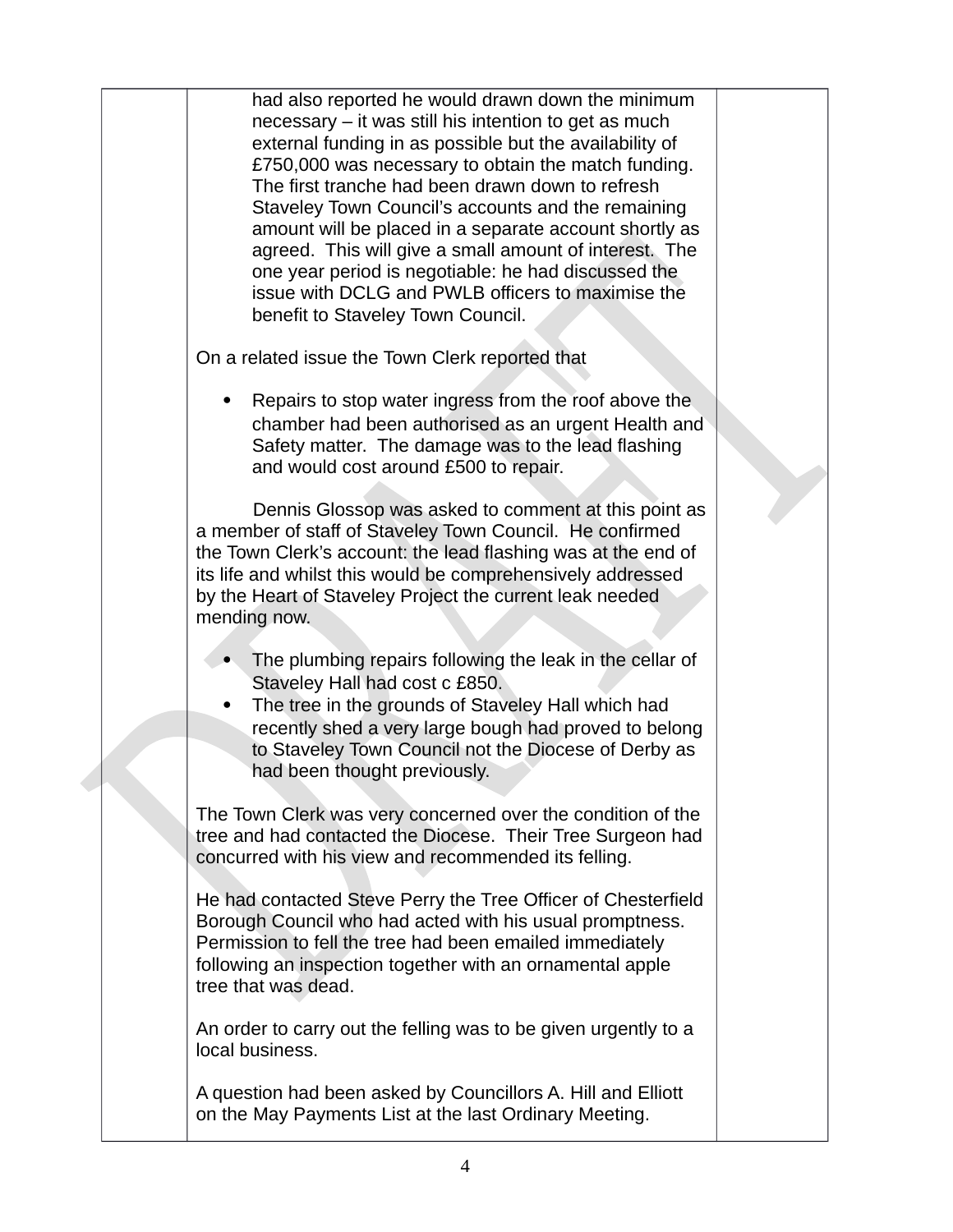|        | It concerned £35.73 to cover the cost of a Heart of Staveley<br>buffet. The code was 4034 and this budget of £207 covers<br>the cost of various refreshments which could include officers<br>visiting Staveley Hall, judging of the Arts and Crafts<br>Competition, In Bloom and so on.                                                                                                                                                  |            |
|--------|------------------------------------------------------------------------------------------------------------------------------------------------------------------------------------------------------------------------------------------------------------------------------------------------------------------------------------------------------------------------------------------------------------------------------------------|------------|
|        | In fact the Town Clerk informed Members that most of the tea,<br>coffee and biscuits were paid for by the staff out of their "tea<br>fund".                                                                                                                                                                                                                                                                                              |            |
|        | It was agreed in this instance to transfer the cost to the Heart<br>of Staveley Project budget heading.                                                                                                                                                                                                                                                                                                                                  | <b>ICH</b> |
| 209/12 | <b>AFFORDABLE ECO HOMES PROJECT</b><br>The Town Clerk reported he was negotiating over the deposit:<br>however he had set a deadline in view of Chesterfield<br>Borough Council Planners comments of the end of the week.                                                                                                                                                                                                                |            |
|        | The contract would be signed by the delegated Councillors<br>then to progress the matter.                                                                                                                                                                                                                                                                                                                                                |            |
| 210/12 | <b>INKERSALL ROAD PROJECT</b><br>The Chair reported that following a meeting between himself,<br>Councillor D. Collins and Terry Damms the main stumbling<br>block to a partnership was the fact that Terry only had a<br>licence not a lease with Staveley Miners Welfare.                                                                                                                                                              |            |
|        | A discussion took place on the way forward and it was agreed<br>the partnership proposal was definitely advantageous to the<br>residents of Staveley as opposed to a refurbishment of the<br>Speedwell Rooms. It was also to the advantage of residents<br>if Staveley Town Council were to operate King George V<br>Park. The Town Clerk agreed to follow up the matter with<br>Terry Damms and investigate the Community Right to Bid. | GC         |
| 211/12 | <b>STAVELEY MARKET</b><br>The proposed new rates were discussed. It was agreed that<br>the Town Clerk would discuss these with Jake Wild to<br>implement them as soon as possible. At least one stall holder<br>reported takings on Tuesdays were three times those on<br>Friday.                                                                                                                                                        | GC/JW      |
|        | The Town Clerk will investigate the possibility of a Thursday<br>Market to replace the Friday Market and the cost of<br>advertising in the Derbyshire Times to reach a wider<br>audience. It may be achievable to get editorial as well.                                                                                                                                                                                                 |            |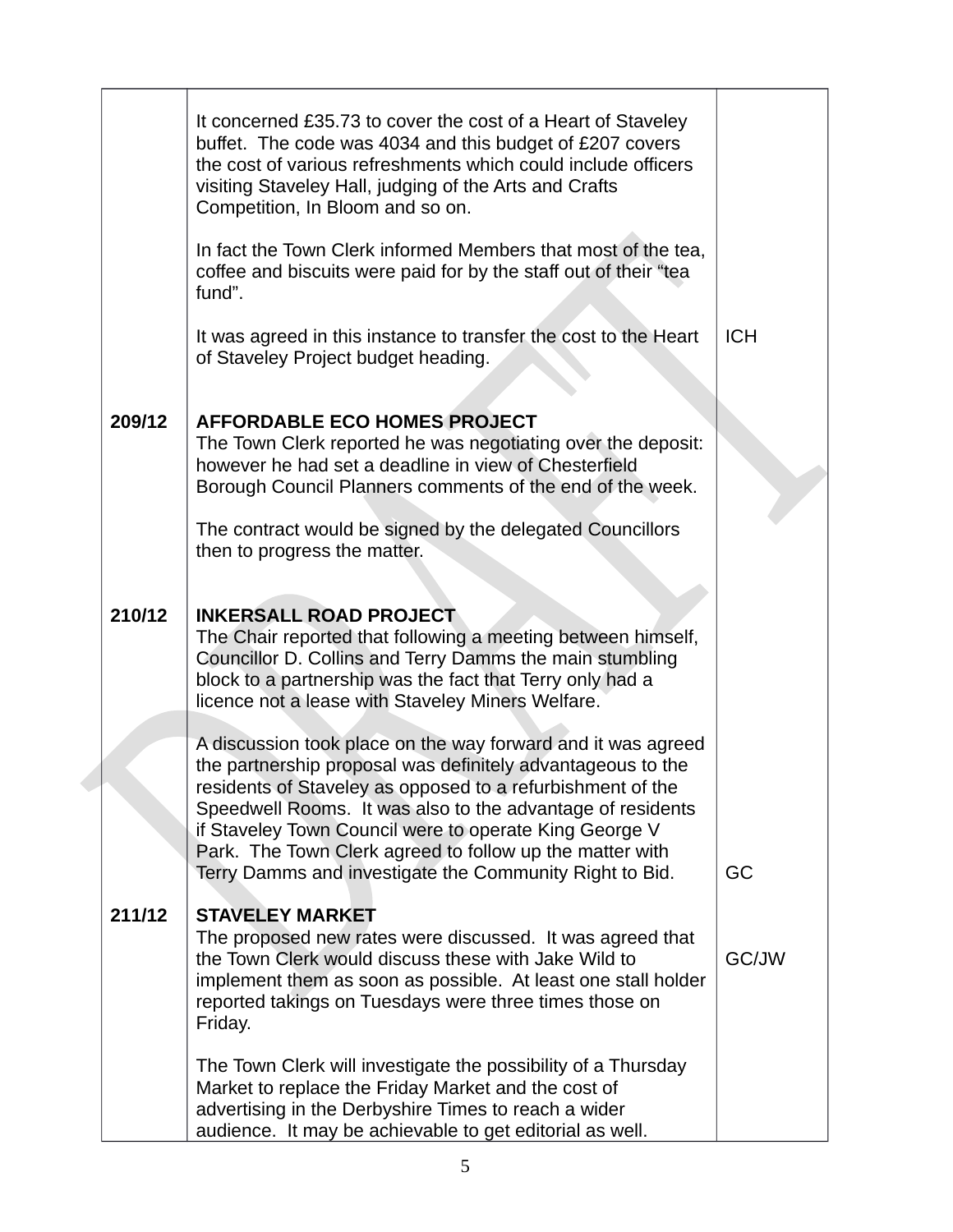|        | It was accepted that the weather had a large impact on the<br>success of the Market.                                                                                                                                                                                                                                                                                                                                                                 |          |
|--------|------------------------------------------------------------------------------------------------------------------------------------------------------------------------------------------------------------------------------------------------------------------------------------------------------------------------------------------------------------------------------------------------------------------------------------------------------|----------|
| 212/12 | <b>MASTIN MOOR COMMUNITY CENTRE</b><br>The Town Clerk reported that boards advertising the<br>combined sale had been erected by Derbyshire County<br>Council. He had received a telephone call on Monday<br>morning about the Informed Tender process and had referred<br>the caller to Derbyshire County Council.                                                                                                                                   |          |
|        | Staveley Town Council's insurers had inspected the Mastin<br>Moor Community Centre and were happy with the measures<br>taken to secure the building. They had recommended that we<br>block up the post box.                                                                                                                                                                                                                                          |          |
| 213/12 | <b>RESTRUCTURING ISSUES</b><br>The Chair reported that Chesterfield Borough Council had not<br>yet formally responded to the request for a staff review.                                                                                                                                                                                                                                                                                             |          |
|        | The Town Clerk reported that if Members did not want a<br>replacement to Anne Frazer pending the implementation of a<br>Staff Review there were a number of options he was<br>considering.                                                                                                                                                                                                                                                           |          |
|        | Secondment of staff from either Derbyshire County<br>Council or Chesterfield Borough Council. He had<br>begun the process of contacting Derbyshire County<br>Council for this option.<br>Increasing hours of existing staff.<br>There were issues for some members of staff involving<br>the impact on their and their families benefits. Some<br>of the Caretaking Team would probably welcome this<br>especially in the winter. They would welcome | GC<br>GC |
|        | additional training: details of this were not available<br>from Chesterfield College as yet. He would update<br>Members in due course.                                                                                                                                                                                                                                                                                                               |          |
|        | He had received a question from Councillor D. Collins.                                                                                                                                                                                                                                                                                                                                                                                               |          |
|        | Q1. Can we have a written copy of the Town Clerk's Report<br>sent out with the Minutes for the Full Council Meetings in<br>case any Councillors have any questions to ask on the<br>report.                                                                                                                                                                                                                                                          |          |
|        | The Town Clerk explained that he could do a written Report                                                                                                                                                                                                                                                                                                                                                                                           |          |